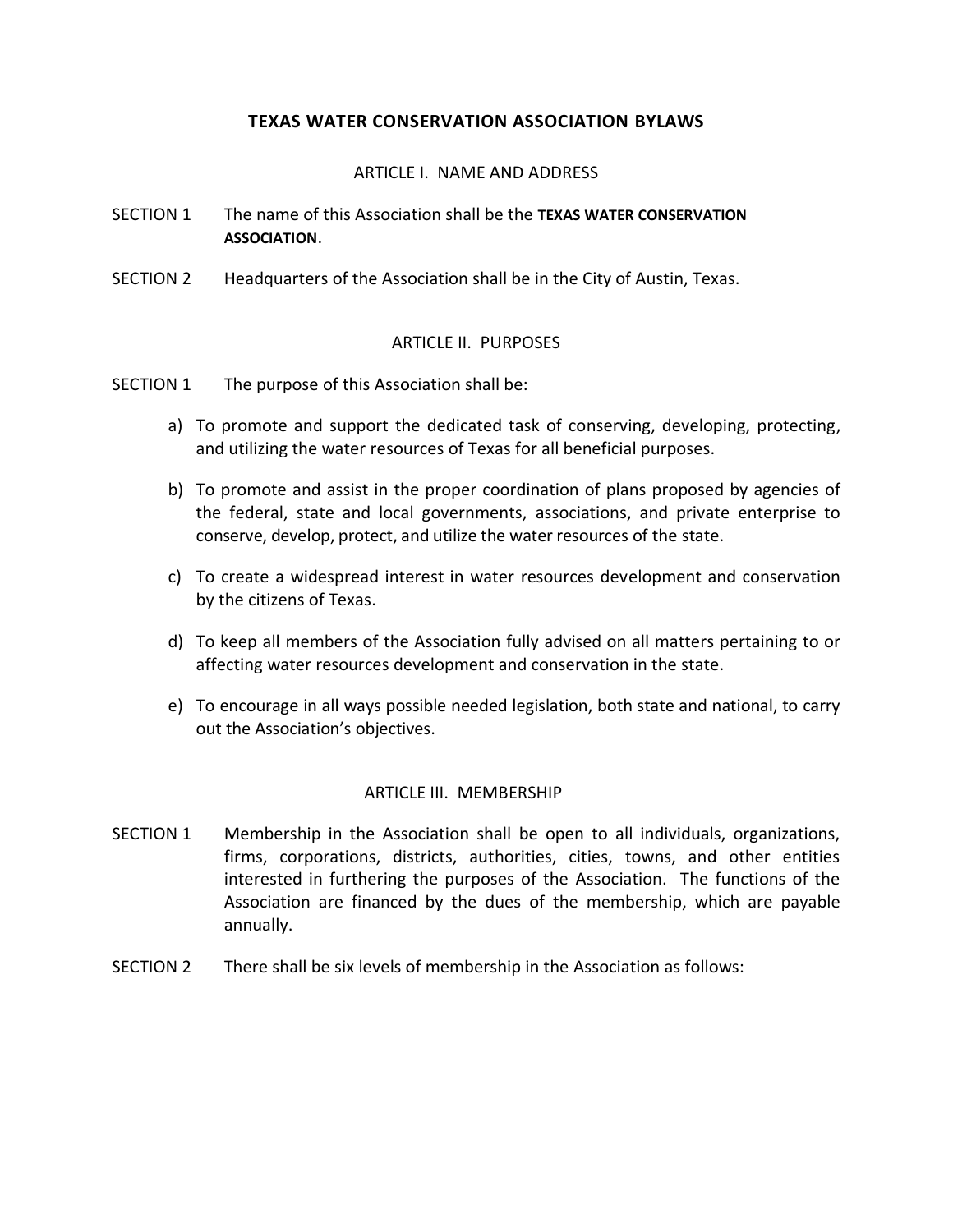- a) Individuals whose occupation is unrelated to the water profession and who are carried on the membership rolls of the Association without designation of firm, company, or organizational affiliation.
- b) Small districts, authorities, and water corporations with up to 3 employees; state agencies, councils of government, and other associations; businesses and industries (other than consultants listed in (c) below) with less than 25 employees; cities with a population of less than 15,000.
- c) Districts, authorities, and water corporations with 4-15 employees; consultants (legal, engineering, financial, utility operations, etc.) with less than 10 employees in Texas; businesses and industry with 26-50 employees in Texas; cities with a population of 15,000-50,000.
- d) Districts, authorities, and water corporations with 16-40 employees; consultants with 11-50 employees in Texas; businesses and industry with 51-100 employees in Texas; cities with a population of 50,000-250,000.
- e) Districts, authorities, and water corporations with 41-100 employees; consultants with over 50 employees in Texas; businesses and industry with 100-500 employees in Texas; cities with a population of 250,000-500,000.
- f) Districts, authorities, and water corporations with over 100 employees; businesses and industry with over 500 employees in Texas; cities with a population greater than 500,000.
- SECTION 3 The membership of the Association shall be organized into panels according to classification of water use or interest. The panels are: (a) Groundwater Panel; (b) Irrigation Panel; (c) Municipal Panel; (d) Industrial Panel; (e) Navigation Panel; (f) River Authorities Panel; (g) General and Environmental Panel; (h) Utility Districts Panel; and (i) Drainage Districts Panel.
- SECTION 4 Membership in each panel shall entitle the member to a single vote on matters brought before the panel for its consideration.

## ARTICLE IV. FINANCIAL STRUCTURE

- SECTION 1 Funds to carry on the activities of the Association shall be derived from membership dues, gifts, contributions, and other sources. Annually, the Board of Directors shall adopt and establish the dues structure for each level of membership in the Association as described in Section 2, Article III.
- SECTION 2 All receipts shall be entered in a permanent record and deposited in a FDIC bank in the City of Austin, Texas, to the credit of the Association. All disbursements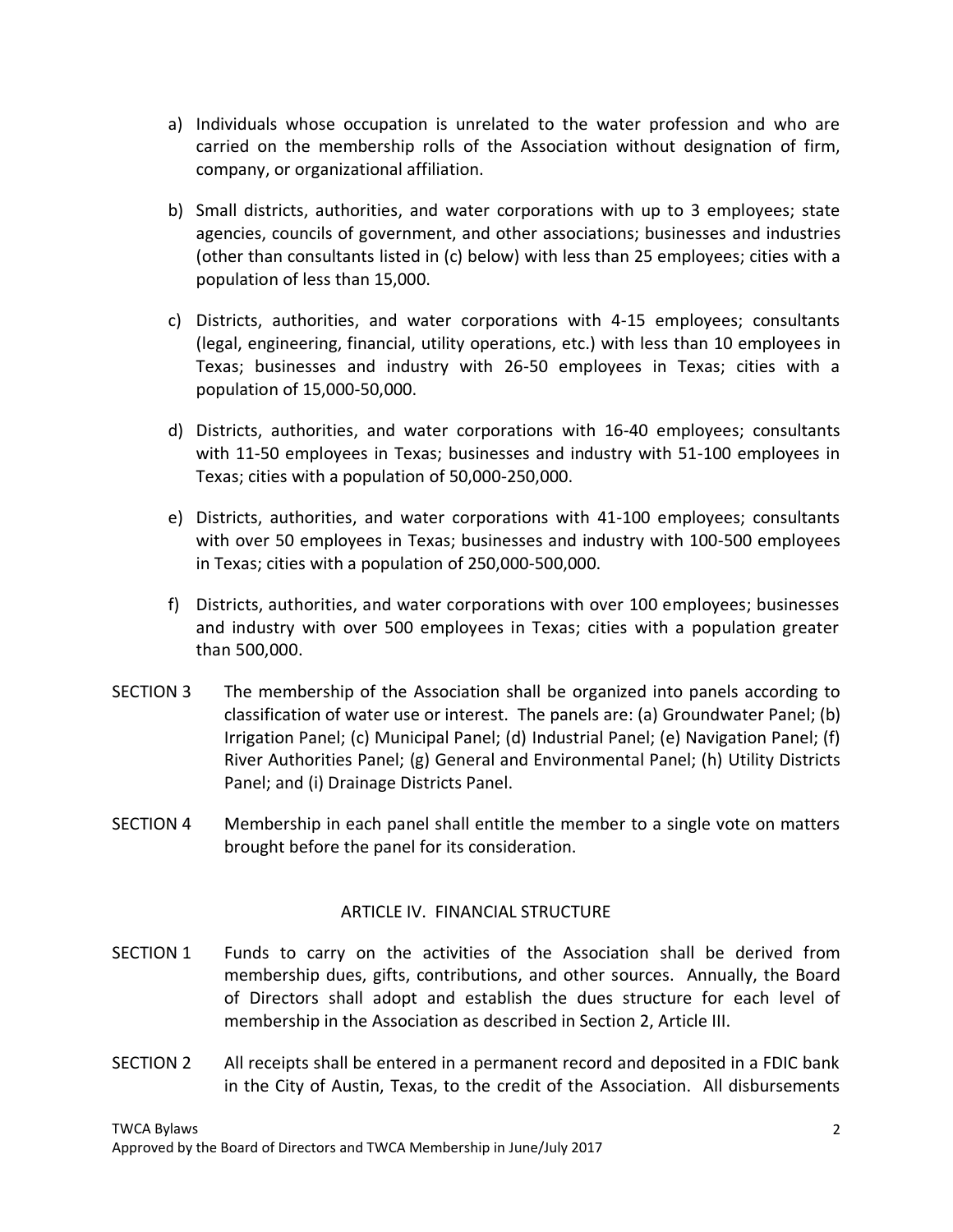shall be made only after approval by the General Manager or his/her designee, and shall be within budget guidelines established by the Board of Directors.

- SECTION 3 The fiscal year of the Association shall be the calendar year, January 1st to December 31st, inclusive, of each year.
- SECTION 4 Prior to the commencement of each fiscal year, the Board of Directors shall adopt an annual budget for that year which shall remain in effect unless subsequently amended by the Board.
- SECTION 5 The Association shall have a six-member, standing Finance Committee composed of the Immediate Past President, President, President-Elect, and three additional members (one selected by each of the three presidents). The Finance Committee shall: (1) assist with the development of the Association's annual budget; (2) review financials at least quarterly; (3) provide financial reports to the Board of Directors; (4) provide advice and assistance to the General Manager; and (5) make recommendations to the Board of Directors related to financial matters.

### ARTICLE V. BOARD OF DIRECTORS

- SECTION 1 The governance of the Association shall be vested in a Board of Directors, the members of which shall be members of the Association and residents of the State of Texas. The Board shall consist of sixty nine (69) members plus the Immediate Past President, President, President-Elect, and all other living Past Presidents. Except for the Immediate Past President, President, and President-Elect, whose terms shall be for one year, the terms of office of the members of the Board shall be for three years or until their successors are elected and installed. All other living Past Presidents shall be lifetime members of the Board so long as they remain members of the Association. The President shall preside at all meetings of the Board of Directors and the Executive Committee, and shall serve as the chief executive officer of the Association. Successors to members of the Board whose terms expire shall be chosen annually at the annual meeting of the Association by each panel and shall be composed of representatives from the nine classifications of water uses or interests: (1) Groundwater – seven members; (2) Irrigation – seven members; (3) Municipal – seven members; (4) Industrial – seven members; (5) Navigation & Flood Control – seven members; (6) River Authorities – seven members; (7) General and Environmental – seven members; (8) Utilities Districts – seven members; (9) Drainage Districts – seven members. Upon the commencement of his/her term, the President-Elect shall appoint two additional members to the Board for a three-year term.
- SECTION 2 Each water use or interest classification shall elect annually from their members of the Board, one member to serve as Vice President and Panel Chair. These nine Vice Presidents shall be without rank or seniority among themselves.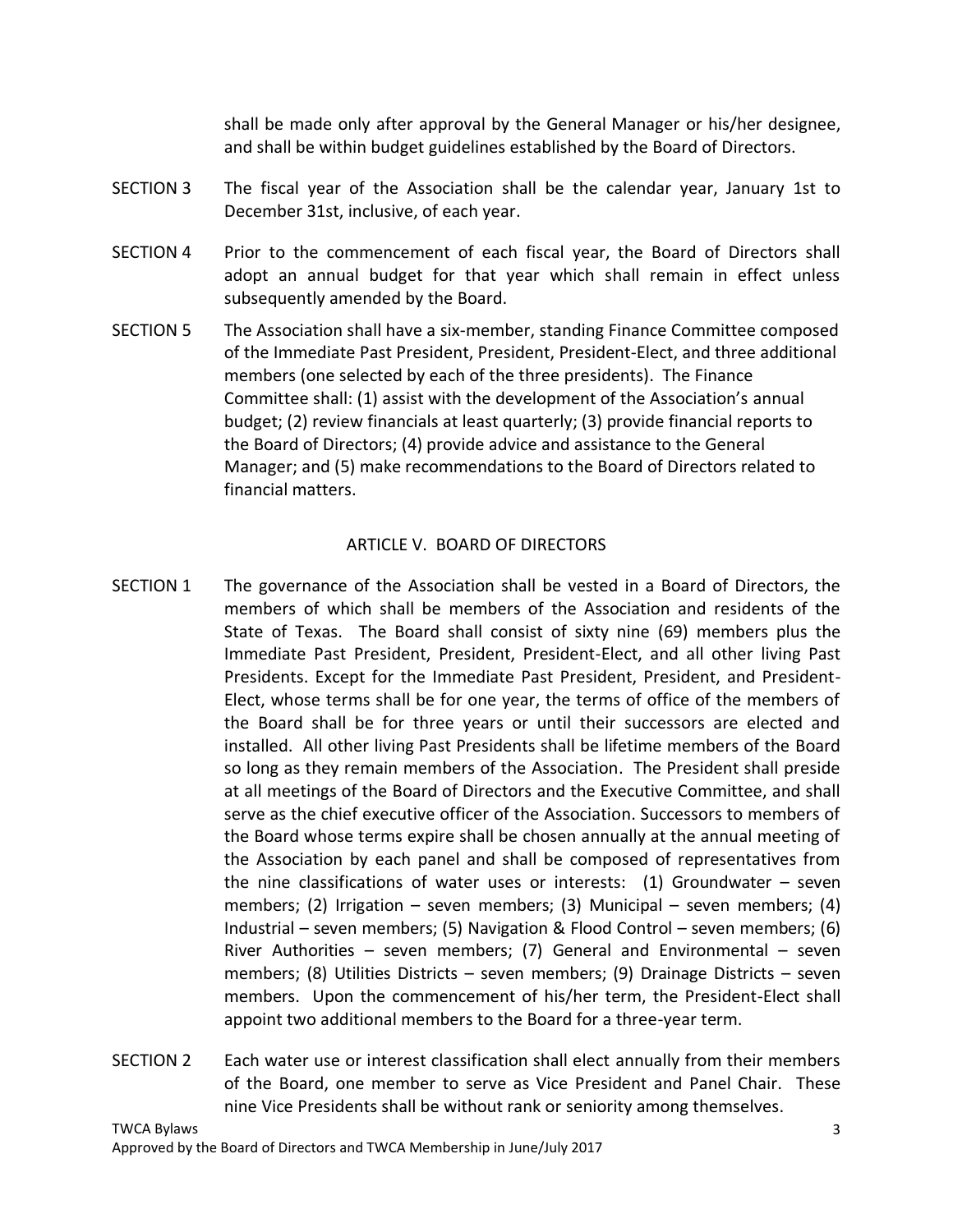- SECTION 3 At the fourth quarterly meeting of the Board, the Board of Directors shall elect any member of the Texas Water Conservation Association who is a resident of the State of Texas as President-Elect effective June 1 of the following year. The President-Elect shall become the President of the Association one year after s/he officially becomes President-Elect. When the President-Elect is chosen from among the directors, the place s/he holds as Director shall be declared vacant and the vacancy shall be filled as provided for in filling other vacancies on the Board.
- SECTION 4 The Board of Directors shall determine the policies and programs for the Association's activities and shall adopt rules and regulations for the conduct of its affairs and direct all activities and carry out the objectives of the Association subject to the policies set forth in the resolution organizing this Association, adopted at Austin, Texas, October, 1944. However, as matters comes before the Board, they may be referred to Committees as directed by the President and/or Board with specific direction as to their charge. It shall be the duty of the officers and directors of the Association to carry out and actively support and defend the policies and programs of the Association.
- SECTION 5 The Board of Directors shall employ a General Manager of the Association who shall serve at the discretion of the Board. The General Manager shall be the Executive Officer and Secretary-Treasurer of the Association, and shall have complete charge of the office and records of the Association and be responsible for the prosecution of all its activities. The General Manager shall devote his/her entire time to the affairs of the Association and shall furnish surety bond and receive such compensation as the Board of Directors may determine. The premium of the bond of the General Manager shall be paid out of the funds of the Association.
- SECTION 6 Thirty-five members of the Board of Directors present at any regular or special meeting shall constitute a quorum for the transaction of such business as may come before it.
- SECTION 7 Vacancies occurring from any cause in the officer personnel of the Association shall be filled by election at the next succeeding meeting of the Board of Directors. Except as provided in the next paragraph of this section, vacancies on the Board of Directors shall be filled by the Board at their next succeeding meeting upon nomination made by a Director representing the classification of water use or interest in which the vacancy exists. The newly elected Director shall serve the unexpired term of the Director being replaced, subject to confirmation by the group present at the succeeding annual meeting of the Association representing the particular classification of water use or interest.

Any vacancies that occur during the three-year term of one of the six Board member positions appointed by a President-Elect shall be filled by the individual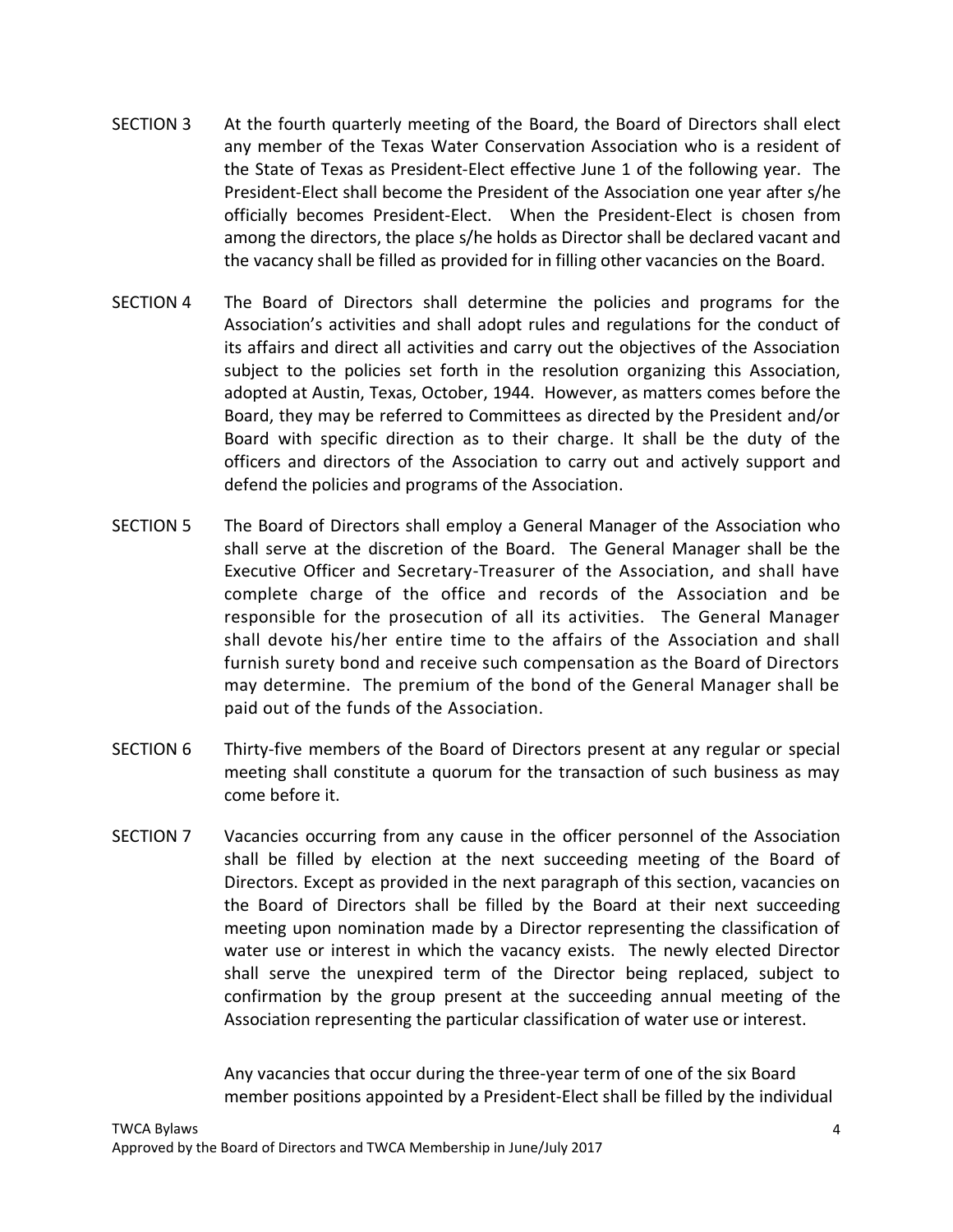who made that appointment, or in that individual's absence, by the current President.

SECTION 8 All Past Presidents of the Association are hereby designated as full voting members of the Board of Directors for life so long as they remain members of the Association. As members, they are encouraged to participate in all of the affairs of the Board to the same extent as duly-elected members and shall be entitled to vote on all matters presented to the Board for official action.

### ARTICLE VI. EXECUTIVE COMMITTEE

- SECTION 1 The Executive Committee of the Association shall consist of twenty-one members, twelve of whom shall be the Immediate Past President, President, President-Elect, and the nine Vice Presidents provided for by Section 2 of Article V of these Bylaws. The remaining nine members shall be composed of one member of the Board from each of the nine classifications of water use or interest as set out in Section 4 of Article III of these Bylaws; the respective representative for each classification shall be selected by the members of that classification at the annual meeting of the membership of the Association. Subject to the policies and programs of the Association and subject to the policies, rules, and regulations determined by the Board of Directors, the Executive Committee shall direct all activities of the Association. Eleven members shall constitute a quorum for the transaction of business at any meeting.
- SECTION 2 The Executive Committee shall submit Minutes of its meetings, including a report of any financial actions, to the next scheduled meeting of the Board of Directors.

## ARTICLE VII. OFFICERS

- SECTION 1 The President shall preside at the annual meeting of the Association and may call meetings of the Board of Directors or Executive Committee at times and places s/he deems advisable. The President may also assign any duties to the Immediate Past President that s/he deems necessary.
- SECTION 2 The President-Elect in the absence of the President shall have all the powers and prerogatives of the President.
- SECTION 3 In the absence or failure to act of both the President and President-Elect, any three members of the Executive Committee of the Association shall be empowered to call special meetings of the Board of Directors or the Executive Committee.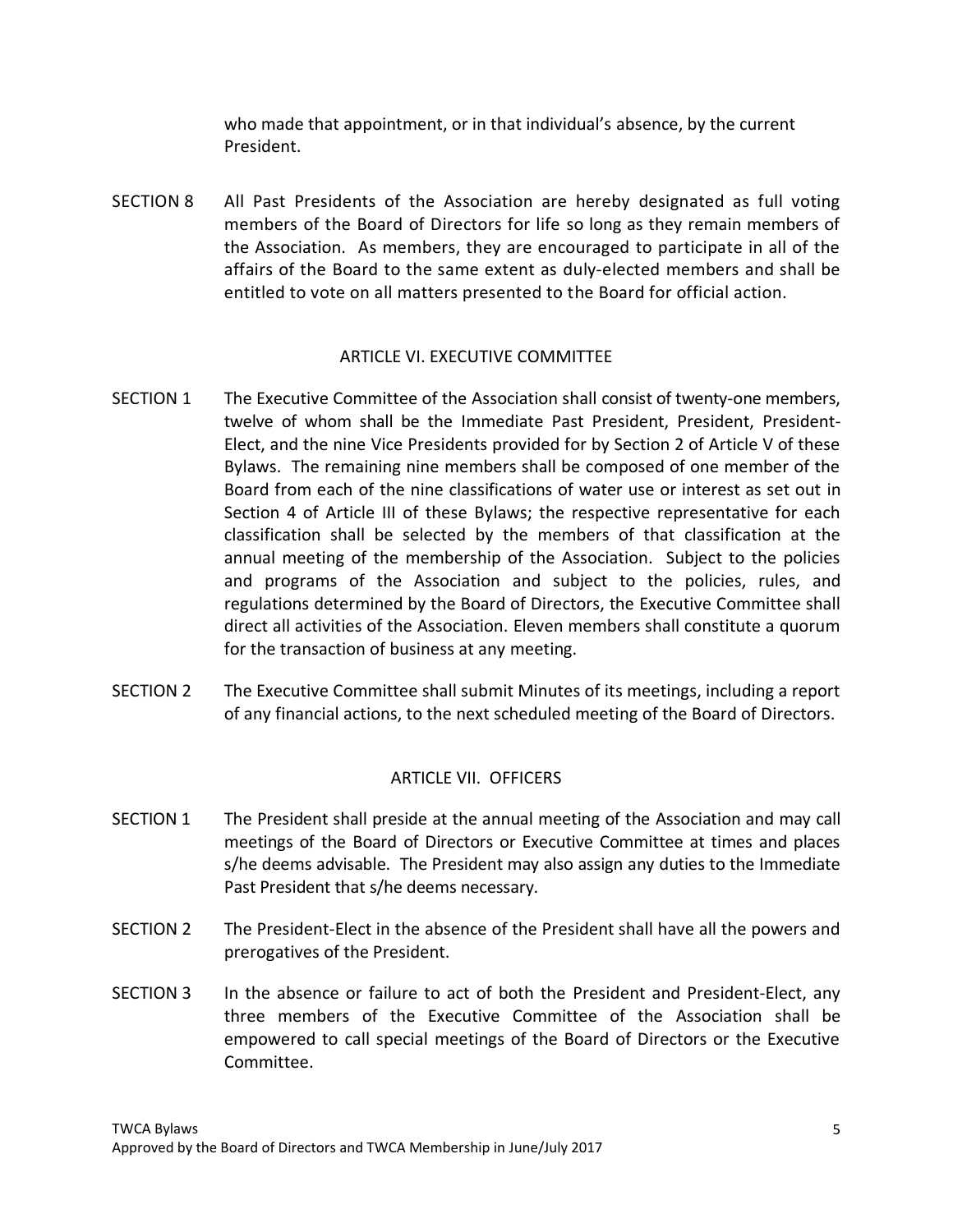SECTION 4 The General Manager shall record the proceedings of all meetings of the Association, Board of Directors, and the Executive Committee; the minutes being entered in a permanently-bound record and signed by the General Manager and presiding officer of the meeting. The General Manager shall keep well informed on all matters pertaining to the development, conservation, control, protection, and utilization of water resources of Texas for all beneficial purposes, and other matters relating to the business of the Association, and from time to time report such matters to the membership of the Association in such manner as the Executive Committee may prescribe, and shall perform such other duties as may be required of him/her by the Board of Directors or the Executive Committee.

## ARTICLE VIII. COMMITTEES

- SECTION 1 The President shall annually appoint all committees as authorized or directed by the Board of Directors.
- SECTION 2 It shall be the function of such committees as are appointed to make necessary investigations and recommendations, reporting same in writing to the Board of Directors. No committee or officer shall represent the Association in favor of, or in opposition to, any matter without the approval of or authority of the Board of Directors in the manner prescribed in Section 4 of Article V of these Bylaws.

## ARTICLE IX. MEETINGS

- SECTION 1 The Association shall meet three times per year, at such times and places as may be decided upon by the Board of Directors. One meeting shall be designated as the Annual Meeting, which shall be held in February or March unless otherwise authorized by the Board of Directors.
- SECTION 2 The Association may be called in special meeting at any time or place by the Executive Committee should an emergency arise justifying such meeting.
- SECTION 3 The Board of Directors shall hold four regular meetings at such times and places as may be decided upon by the Board. The annual meeting of the Board shall be one of the Board's regular meetings, and it shall be held at the same time and place as the annual meeting of the Association. Special meetings of the Board may be held at such times and places as may be deemed advisable by the President.
- SECTION 4 Special meetings of the Executive Committee may be called by the President whenever conditions may warrant.